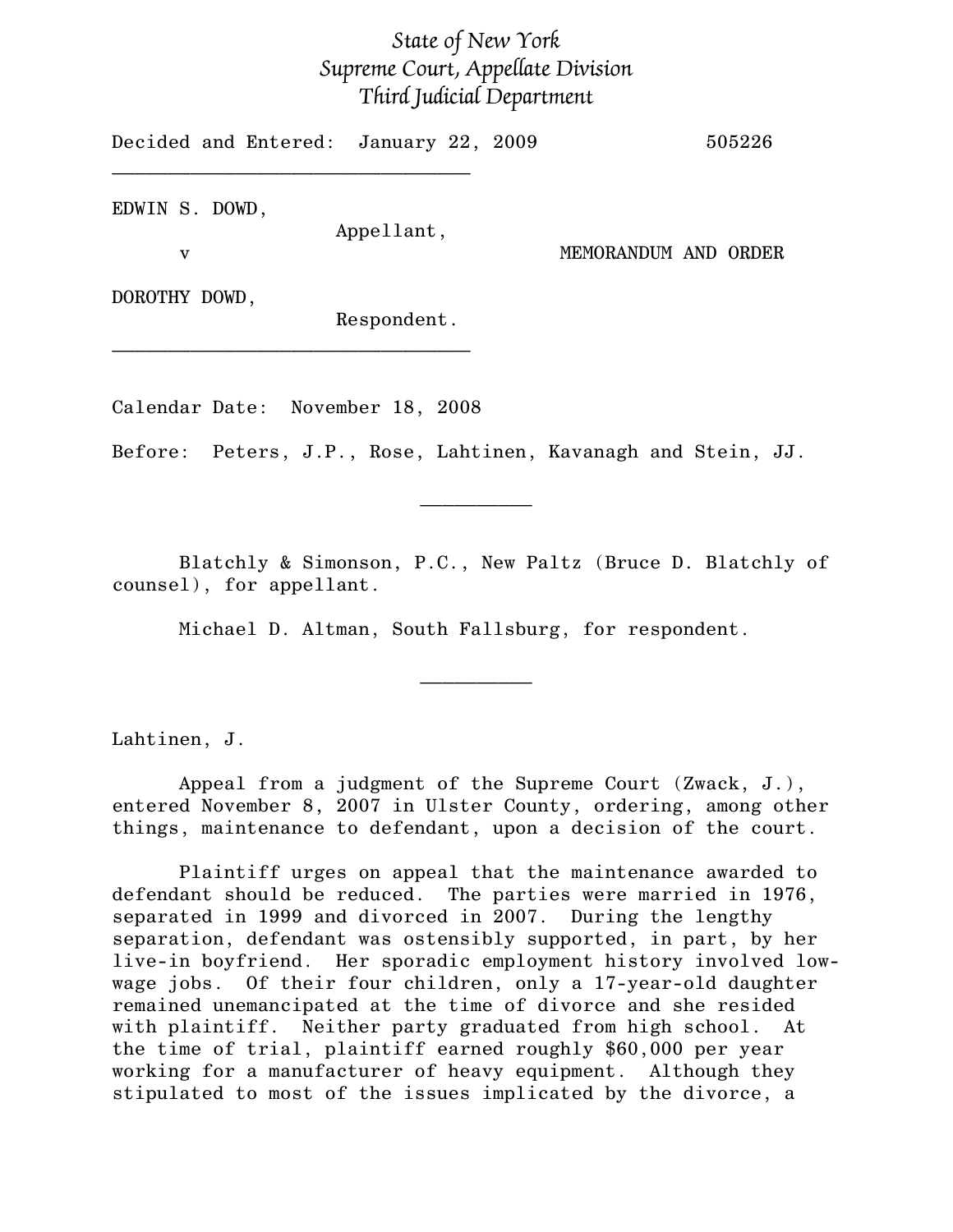## -2- 505226

trial was conducted regarding, among other things, spousal maintenance. Supreme Court directed plaintiff to pay maintenance of \$500 per month until defendant is eligible for Social Security retirement benefits at age 62 in 2019 and, thereafter, at a reduced rate of \$250 per month until she is eligible for health care through Medicare at age 65 in 2022, at which time maintenance ceases. Plaintiff appeals.

"[T]he purpose of maintenance is to provide financial support for the recipient spouse while he or she gains the skills and employment necessary to become self-sufficient," the trial court is accorded discretion in setting the amount and duration of maintenance, and the court must consider the factors in Domestic Relations Law § 236 (B) (6) (a) (Zwickel v Szajer, 45 AD3d 1222, 1223 [2007]; see Spencer v Spencer, 298 AD2d 680, 681- 682 [2002]). Initially, we note that, in light of the long separation of the parties prior to the divorce action, the standard of living during the marriage was not a consideration (see Garner v Garner, 307 AD2d 510, 511 [2003], lv denied 100 NY2d 516 [2003]). Here, the marital residence was the only property of significant value and it was essentially divided equally, with defendant receiving a distributive award of \$100,000. Plaintiff was 50 years old, healthy and had a job that he will likely be able to continue for the rest of his working life. Defendant was 49 years old and had a similar educational background as plaintiff. While she had a sporadic employment history, we discern no reason that she should not be able to obtain a modest and sustainable level of income within a reasonable time. Her purported health problems were not supported by competent medical proof. She has no responsibility for any unemancipated children and, as noted, has lived independently of plaintiff for a considerable period of time. During the long separation, plaintiff provided the primary support to the children and also dealt with the marital debt. Upon considering all the relevant factors, we conclude that maintenance of \$500 per month for a period of five years is adequate under the circumstances of this case (see Basile v Basile, 199 AD2d 649, 650-651 [1993]; see also Arnone v Arnone, 36 AD3d 1170, 1173 [2007]).

Peters, J.P. and Kavanagh, JJ., concur.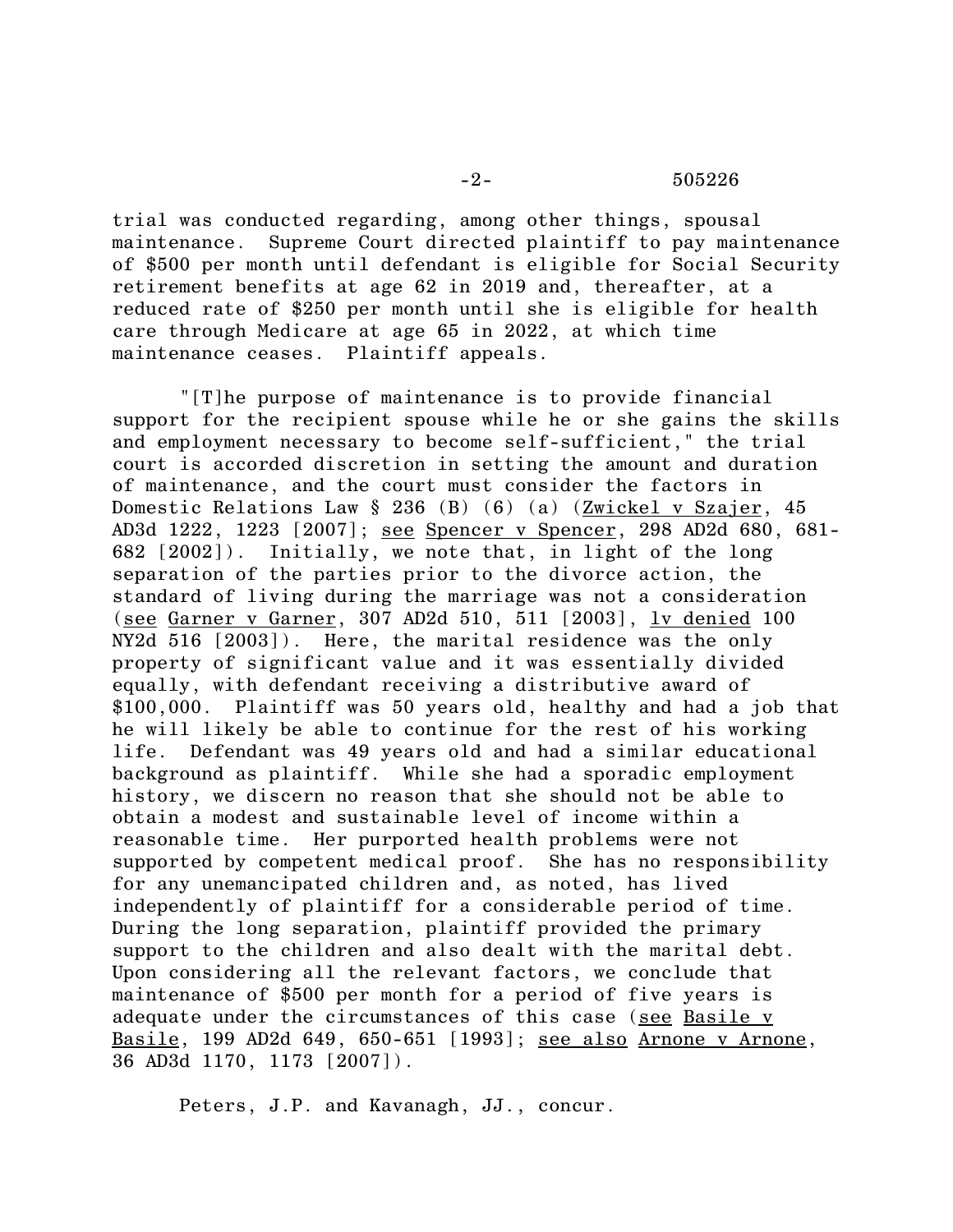Stein, J. (dissenting).

Because, in our view, Supreme Court did not abuse its discretion in its award of maintenance to defendant, we respectfully dissent.

"Although the court is required to consider the statutory factors set forth in Domestic Relations Law § 236 (B) (6) (a), the determination of whether to award maintenance rests soundly within the court's discretion" (Holmes v Holmes, 25 AD3d 931, 932 [2006] [citations omitted]; <u>see Smith v Smith</u>, 8 AD3d 728, 729 [2004]; Myers v Myers, 255 AD2d 711, 716-717 [1998]). Here, Supreme Court initially noted that, in light of the long separation of the parties prior to the divorce action, the standard of living during the marriage was not a consideration (see Garner v Garner, 307 AD2d 510, 511 [2003], lv denied 100 NY2d 516 [2003]). The court then set forth its analysis of the 11 factors of Domestic Relations Law § 236 (B) (6) (a) which, in our view, was amply supported by the record.

Briefly stated, Supreme Court noted that, although defendant's distributive award from the marital residence was \$100,000, she had about \$10,000 of immediate debts and expenses (including being a year behind on rent and having to replace a 1994 automobile with more than  $200,000$  miles),<sup>1</sup> leaving her \$90,000, which the court observed could provide her with income of about \$5,000 per year. The evidence also establishes that defendant's rent, alone, is \$500 per month, or \$6,000 per year. The record further indicates that plaintiff cashed in a 401k and received the larger share of that asset.

Plaintiff was 50 years old, healthy and had a full-time job that provided him with income of approximately \$60,000, with no significant change in the foreseeable future. Defendant, on the other hand, was 49 years old, had a ninth grade education, possessed virtually no meaningful employment history or

<sup>1</sup> Notably, as Supreme Court denied defendant's request for an award of counsel fees, she will presumably also have to pay her attorney.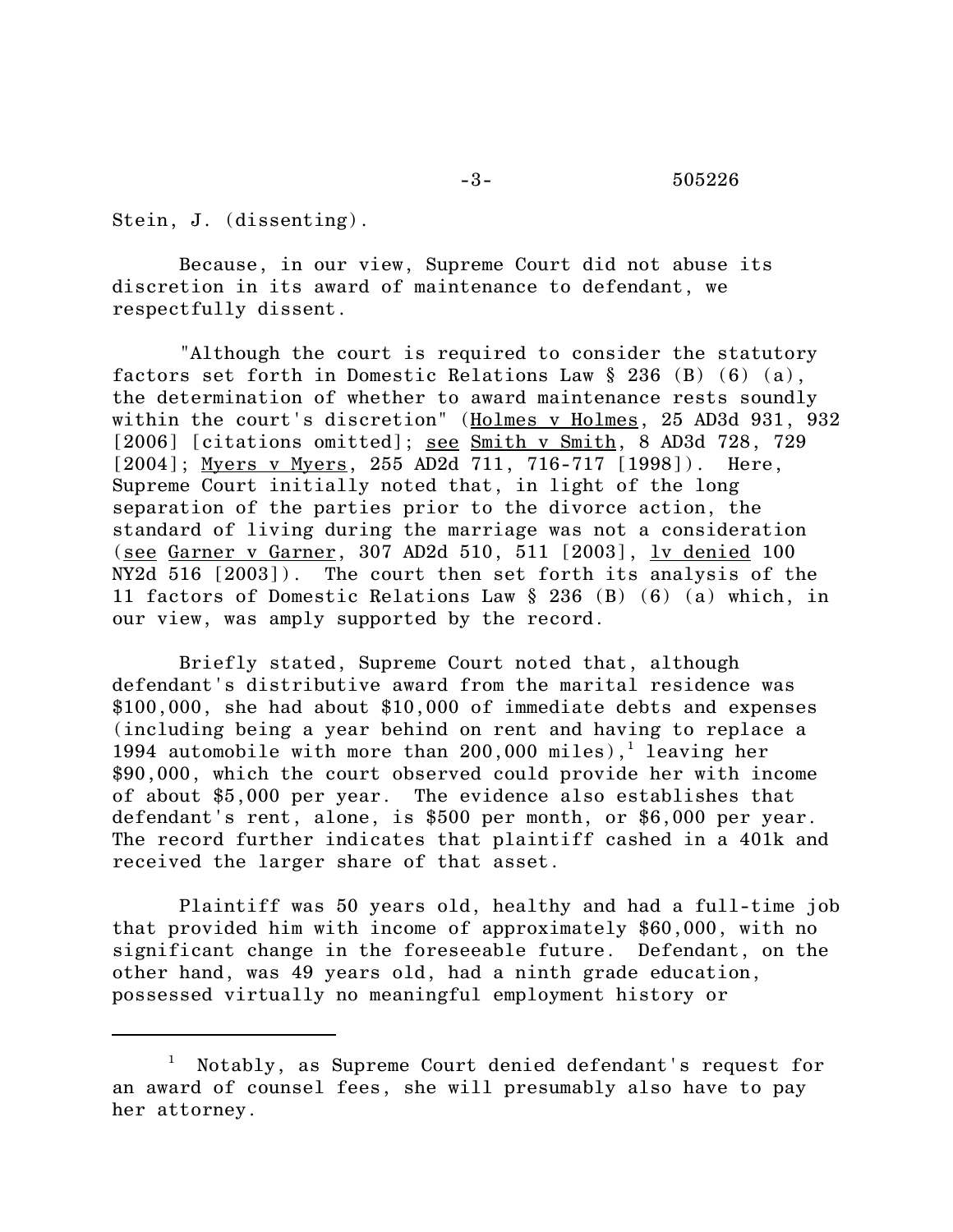## -4- 505226

marketable skills and had some health problems. She occasionally worked low-wage jobs for short periods of time during the approximately 23 years the parties resided together, but she primarily stayed at home to raise the parties' four children. Plaintiff testified that, although the parties had some discussions regarding defendant obtaining employment, "[s]ome of it just didn't pay," as the expense of childcare would have offset the additional earnings.

Defendant's testimony, together with her medical records, also established that she was on medication for high blood pressure, hives and depression, and that she suffered from dizziness, itching and pain in her neck and head. She had not been employed for several years, $^{\rm 2}$  and no proof was presented regarding her ability to ever become self-supporting, unlike the college-educated wife in Arnone v Arnone (36 AD3d 1170 [2007]), cited by the majority. The record here bears out Supreme Court's conclusion that there was little to be optimistic about in that regard. Along with other factors discussed, Supreme Court observed as part of its analysis of "any other factor which the court shall expressly find to be just and proper" (Domestic Relations Law  $\S 236$  [B] [6] [a] [11]) that, upon entry of the judgment of divorce, defendant would no longer have health insurance unless she paid for it and she would not be eligible for Social Security retirement (based on plaintiff's income) until age 62 and Medicare until age 65. These factors played an obvious role in crafting the terms and amounts of maintenance.

 In our opinion, viewing the evidence in its totality and according due deference to Supreme Court's ability to assess the credibility of the witnesses (see generally Creighton v Creighton, 222 AD2d 740, 741 [1995]; Matter of Sterling v Sterling, 208 AD2d 1172, 1173 [1994]), the court's award was consistent with the purpose of maintenance, its findings were amply supported by the record and we are unpersuaded that it strayed beyond the boundaries of its discretion. We would, therefore, affirm the judgment.

 $^2$  Nor had she resided with or received support from her previous boyfriend for several years.